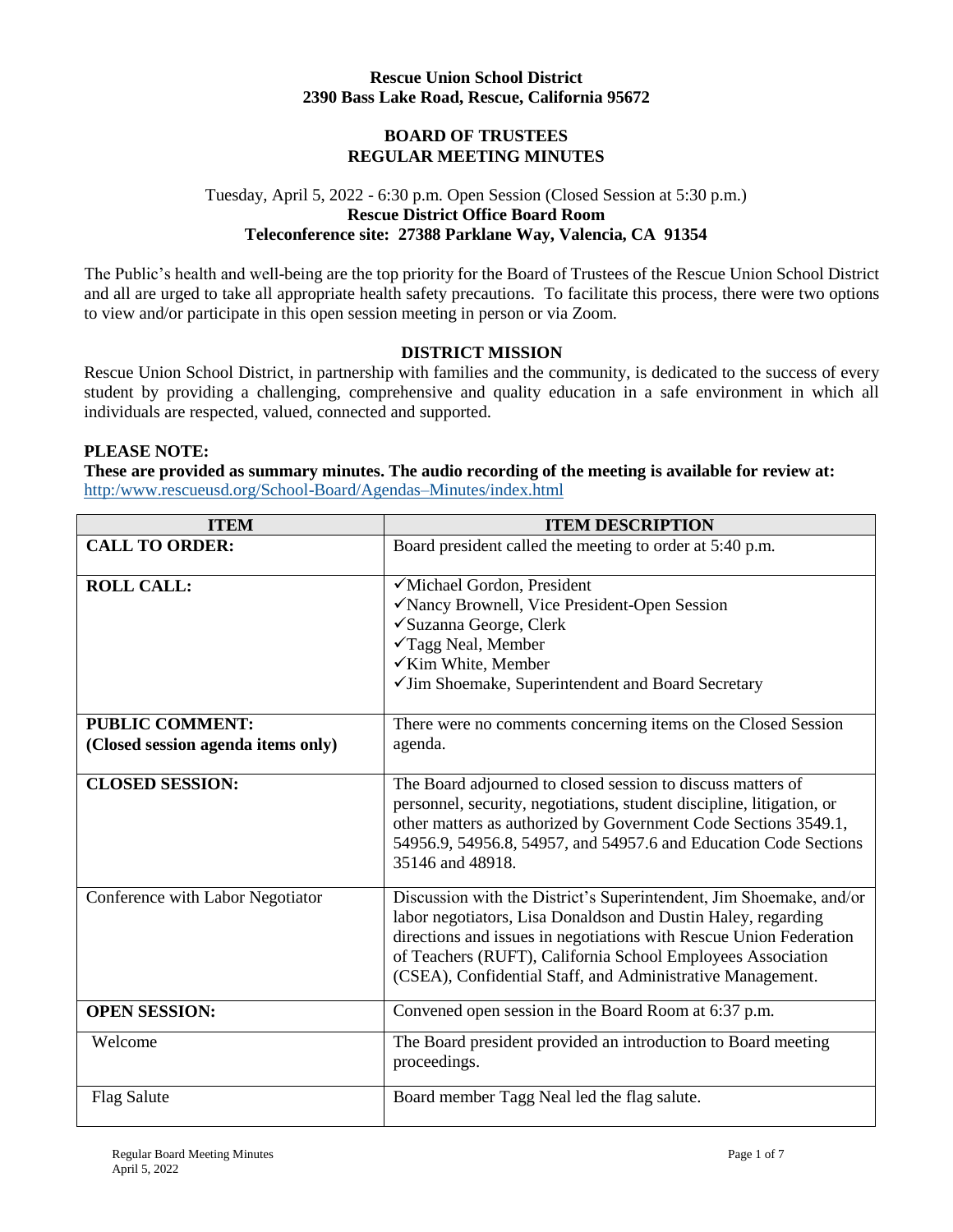| 1. Adoption of Agenda                                                                                                   | Trustee White moved and Trustee Neal seconded to approve the<br>agenda as presented. The motion passed 4-0.                                                                                                                                                                                                                                                                                                                                                                                                                                                                                                                                                                                                                                                                                                                                                                                                                                                                                                                       |
|-------------------------------------------------------------------------------------------------------------------------|-----------------------------------------------------------------------------------------------------------------------------------------------------------------------------------------------------------------------------------------------------------------------------------------------------------------------------------------------------------------------------------------------------------------------------------------------------------------------------------------------------------------------------------------------------------------------------------------------------------------------------------------------------------------------------------------------------------------------------------------------------------------------------------------------------------------------------------------------------------------------------------------------------------------------------------------------------------------------------------------------------------------------------------|
| (Consideration for Action)                                                                                              | (Trustee Brownell was not available to vote on the adoption of the agenda)                                                                                                                                                                                                                                                                                                                                                                                                                                                                                                                                                                                                                                                                                                                                                                                                                                                                                                                                                        |
| <b>REPORTS AND</b><br><b>COMMUNICATION:</b>                                                                             |                                                                                                                                                                                                                                                                                                                                                                                                                                                                                                                                                                                                                                                                                                                                                                                                                                                                                                                                                                                                                                   |
| <b>Report from Closed Session</b>                                                                                       | Board president reported no action taken in closed session.                                                                                                                                                                                                                                                                                                                                                                                                                                                                                                                                                                                                                                                                                                                                                                                                                                                                                                                                                                       |
| Superintendent's Report<br>2.                                                                                           | Superintendent Shoemake called out recent "Bright Spots" in the<br>district, highlighting events such as:<br>AVID Day at Pleasant Grove Middle School<br>Volunteer Garden efforts with seed planting and Wax<br>Museum Historical Figures presentations at Rescue<br>Elementary<br>Undefeated Girls' Basketball and Track Team season<br>underway at Marina Village Middle School<br>The Giving Gala at Jackson Elementary assisted by Lake<br>٠<br><b>Forest Elementary PTO</b><br>St. Patrick's Day Pancakes breakfast at Lakeview<br>RUSD Transportation Department's Fire Safety meeting<br>and follow-up support to neighbor district BUSD.<br>The Superintendent reported steady enrollment numbers across the<br>district and cited low COVID case numbers since February.<br>Superintendent Shoemake also provided a summary of fiscal news<br>including the Early Retirement Incentive, and opportunity for<br>alignment of hiring goals with increased staff at the District Office<br>and cost-neutral reorganization. |
| <b>CELEBRATING EXCELLENCE:</b>                                                                                          |                                                                                                                                                                                                                                                                                                                                                                                                                                                                                                                                                                                                                                                                                                                                                                                                                                                                                                                                                                                                                                   |
| <b>Jackson Elementary School</b>                                                                                        | Jackson School principal, Michele Williamson provided a site<br>update and presentation highlighting student successes. Jackson<br>School honored Teacher Megan Wojan, Garden Coordinator Zoe<br>Hanko and Library Media Coordinator Michelle Upton as the<br>recipients of the Difference Maker Award.                                                                                                                                                                                                                                                                                                                                                                                                                                                                                                                                                                                                                                                                                                                           |
| <b>Certificated Employee Week</b><br>3.<br>Proclamation<br>(Supplement)<br>(Consideration for Action)<br>Superintendent | Each year Rescue USD honors the certificated staff members by<br>dedicating a week in May to recognize and celebrate their<br>contributions to education and the students and families of our<br>District.<br>Trustee Neal moved and Trustee White seconded to approve the<br>Certificated Employee Week Proclamation. The motion passed 5-0.<br>Roll Call Vote:<br>Ayes: Trustee White, Neal, George, and Gordon                                                                                                                                                                                                                                                                                                                                                                                                                                                                                                                                                                                                                 |
| <b>Classified and Confidential School</b>                                                                               |                                                                                                                                                                                                                                                                                                                                                                                                                                                                                                                                                                                                                                                                                                                                                                                                                                                                                                                                                                                                                                   |
| 4.<br><b>Employee Week Proclamation</b>                                                                                 | Each year Rescue USD honors the classified and confidential staff<br>members by dedicating a week in May to recognize their important<br>contributions in supporting the staff, students and families of our                                                                                                                                                                                                                                                                                                                                                                                                                                                                                                                                                                                                                                                                                                                                                                                                                      |
| (Supplement)                                                                                                            | District.                                                                                                                                                                                                                                                                                                                                                                                                                                                                                                                                                                                                                                                                                                                                                                                                                                                                                                                                                                                                                         |
| (Consideration for Action)<br>Superintendent                                                                            |                                                                                                                                                                                                                                                                                                                                                                                                                                                                                                                                                                                                                                                                                                                                                                                                                                                                                                                                                                                                                                   |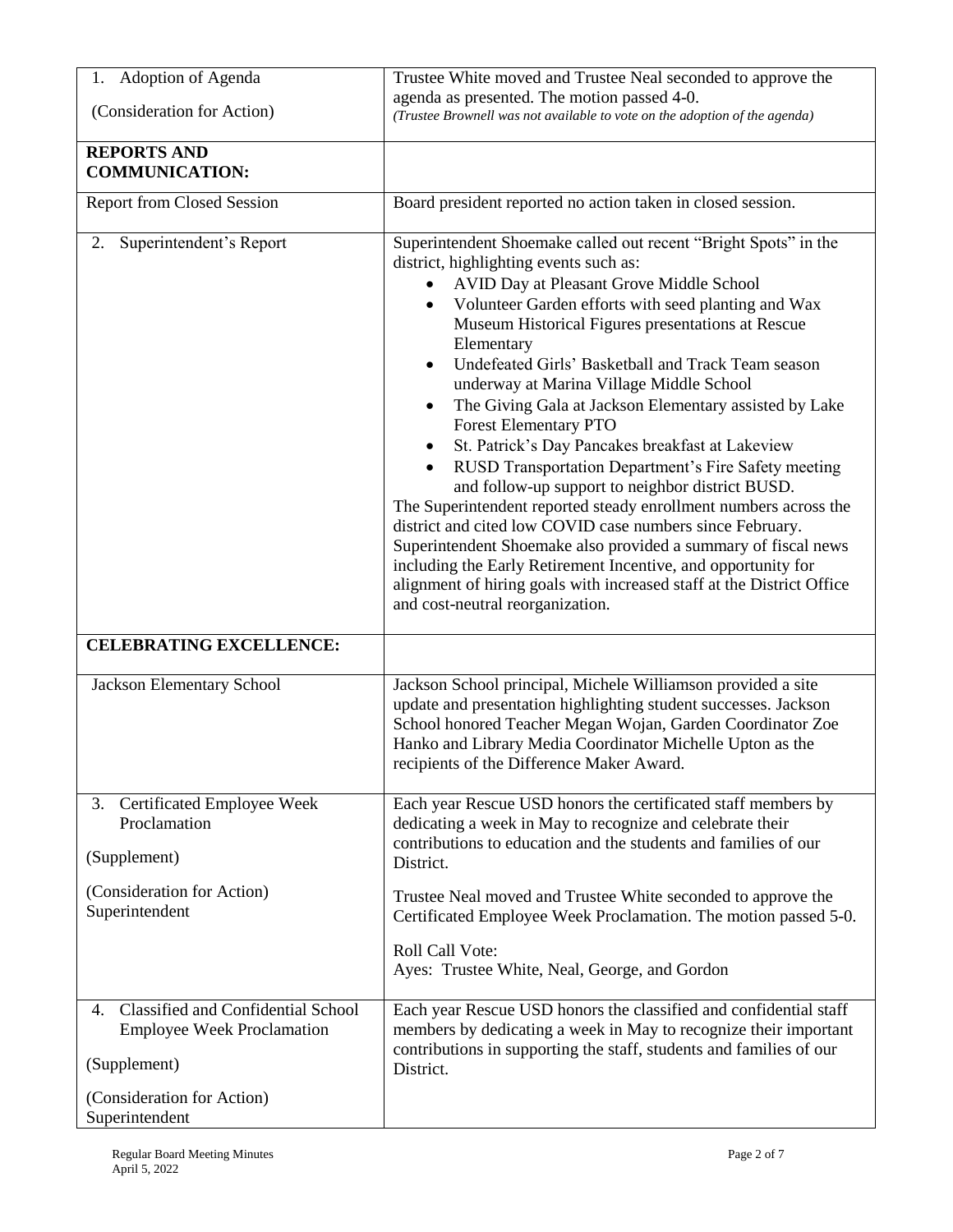|                                                                                                                                                                                                     | Trustee Neal moved and Trustee White seconded to approve the<br>Classified and Confidential School Employee Week Proclamation.<br>The motion passed 5-0.<br><b>Roll Call Vote:</b><br>Ayes: Trustee George, Neal, White, Brownell, Gordon                                                                                                                                                                                                                                                                                                                                                                                                                                                             |
|-----------------------------------------------------------------------------------------------------------------------------------------------------------------------------------------------------|-------------------------------------------------------------------------------------------------------------------------------------------------------------------------------------------------------------------------------------------------------------------------------------------------------------------------------------------------------------------------------------------------------------------------------------------------------------------------------------------------------------------------------------------------------------------------------------------------------------------------------------------------------------------------------------------------------|
| <b>PUBLIC COMMENTS:</b>                                                                                                                                                                             | There were no public comments.                                                                                                                                                                                                                                                                                                                                                                                                                                                                                                                                                                                                                                                                        |
| <b>GENERAL:</b>                                                                                                                                                                                     |                                                                                                                                                                                                                                                                                                                                                                                                                                                                                                                                                                                                                                                                                                       |
| 5. Alder Teacher Residency Program<br>(Supplement)<br>(Information and Discussion Only)<br>Superintendent                                                                                           | The Superintendent recommended the Board receive a presentation<br>regarding the Alder Teacher Residency Program.<br>Superintendent Shoemake outlined the program, which offers new<br>teachers the opportunity to obtain a teaching credential as well as a<br>master's degree for one year of K-12 employment.                                                                                                                                                                                                                                                                                                                                                                                      |
| Update/Review:<br>6.<br>Board Policies, Administrative<br><b>Regulations and Board Bylaws</b><br>(Supplement)<br>(First Reading and Possible<br><b>Consideration for Action</b> )<br>Superintendent | Periodically, the Board reviews, revises and/or adopts Board<br>Policies, Administrative Regulations and Board Bylaws. The<br>following Board Policies and Administrative Regulations were<br>provided for first reading and possible consideration for action.<br>Nondiscrimination in Employment<br>AR 4030<br>Sexual Harassment<br>BP/AR 4119.11<br>4219.11<br>4319.11<br><b>Title IX Sexual Harassment</b><br>AR/E 4119.12<br>4219.12<br><b>Complaint Procedures</b><br>4319.12<br>Trustee White moved and Trustee George seconded to approve the<br>mandated updates to the listed policies. The motion passed 5-0.<br>Roll Call Vote:<br>Ayes: Trustee Brownell, White, Neal, George and Gordon |
| 7. Revision to Board Meeting Calendar<br>(Supplement)<br>(Consideration for Action)<br>Superintendent                                                                                               | The Superintendent recommended the Board of Trustees revise the<br>Board Meeting date in November 2022 from the 8th of the month to<br>the 15th due to the El Dorado County Elections Department<br>establishment of a community Voting Center at the Rescue Union<br>School District Office.<br>Trustee White moved and Trustee George seconded to approve the<br>revision to the Board Meeting Calendar. The motion passed 5-0.<br>Roll Call Vote:<br>Ayes: Trustee George, Neal, White, Brownell and Gordon                                                                                                                                                                                        |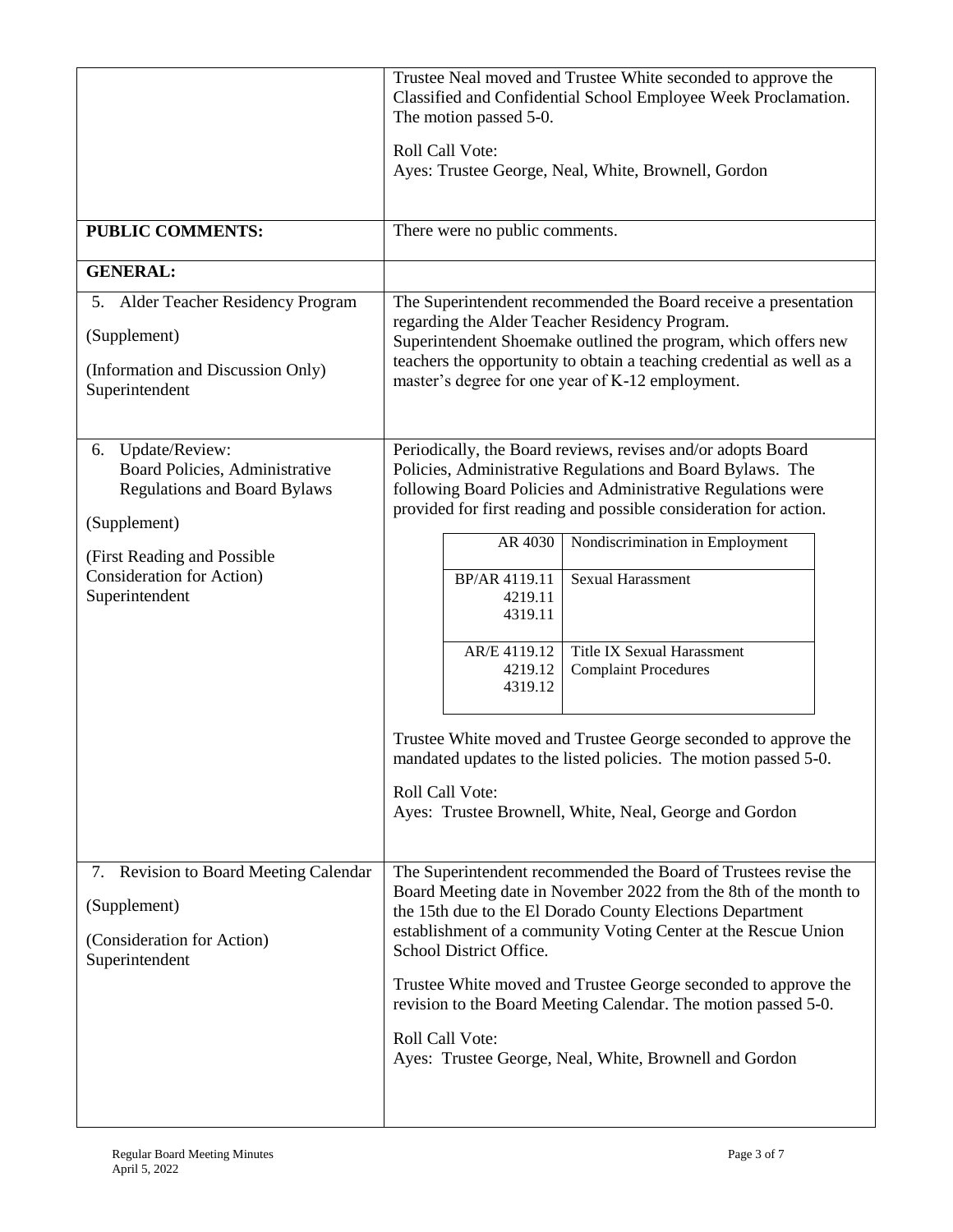| <b>CURRICULUM &amp; INSTRUCTION:</b>                                                                                                  |                                                                                                                                                                                                                                                                                                                                                                                                                                                                                                                                               |
|---------------------------------------------------------------------------------------------------------------------------------------|-----------------------------------------------------------------------------------------------------------------------------------------------------------------------------------------------------------------------------------------------------------------------------------------------------------------------------------------------------------------------------------------------------------------------------------------------------------------------------------------------------------------------------------------------|
| 8. Expanded Learning Opportunities<br>Program (ELO-P)<br>(Supplement)<br>(Information and Discussion)<br>Director of Special Programs | The Superintendent recommended the Board receive a report on the<br>2022 Expanded Learning Opportunities Program.<br>Special Programs Director Amy Bohren stated the mission and<br>vision of the ELO-P RISE Program is to ensure all students are<br>ready and equipped with the knowledge base required to be<br>successful in the next grade level. The RISE program has been<br>enhanced this school year with the addition of student enrichment<br>opportunities for math study, ELA, P.E. and a S.T.E.A.M. project<br>based component. |
| <b>CONSENT AGENDA:</b>                                                                                                                | All matters listed under Consent Agenda are considered to be<br>routine or sufficiently supported by prior or accompanying<br>information as to not require additional discussion. A motion as<br>referenced below will enact all items.                                                                                                                                                                                                                                                                                                      |
| (Consideration for Action)                                                                                                            | Item #9 pulled for separate vote.<br>Item #10 pulled for separate vote.                                                                                                                                                                                                                                                                                                                                                                                                                                                                       |
|                                                                                                                                       | Trustee George moved and Trustee White seconded to approve the<br>balance of the Consent Agenda. The motion passed 5-0.<br>Roll Call Vote:<br>Ayes: Trustee George, Neal, White, Brownell and Gordon                                                                                                                                                                                                                                                                                                                                          |
| 9. Board Meeting Minutes                                                                                                              | Minutes of the March 8, 2022 Regular Board Meeting.                                                                                                                                                                                                                                                                                                                                                                                                                                                                                           |
| (Supplement)                                                                                                                          | Trustee George moved and Trustee Neal seconded to approve the<br>minutes of the March 8, 2022 Regular Board Meeting. The motion<br>passed 4-0 with 1 abstention.<br>Roll Call Vote:<br>Ayes: Trustees White, Neal, George, Gordon<br><b>Abstentions: Trustee Brownell</b>                                                                                                                                                                                                                                                                     |
| 10. Board Meeting Minutes                                                                                                             | Minutes of the March 22, 2022 Board Study Session.                                                                                                                                                                                                                                                                                                                                                                                                                                                                                            |
| (Supplement)                                                                                                                          | Trustee Neal moved and Trustee White seconded to approve the<br>minutes of the March 22, 2022 Board Study Session. The motion<br>passed 4-0 with 1 abstention.<br>Roll Call Vote:<br>Ayes: Trustees Brownell, White, Neal, Gordon<br><b>Abstentions: Trustee George</b>                                                                                                                                                                                                                                                                       |
| 11. District Expenditure Warrants<br>(Supplement)                                                                                     | Warrants must regularly be presented to the Board of Trustees for<br>ratification. Detailed warrant order listings are available at the<br>District Office. The supplement reflects expenditures from $3/2/22$ to<br>$3/25/22$ .                                                                                                                                                                                                                                                                                                              |
| 12. District Purchase Orders<br>(Supplement)                                                                                          | Purchase orders must regularly be presented to the Board of Trustees<br>for ratification. The supplement reflects expenditures from $3/1/22$ to<br>$3/28/22$ .                                                                                                                                                                                                                                                                                                                                                                                |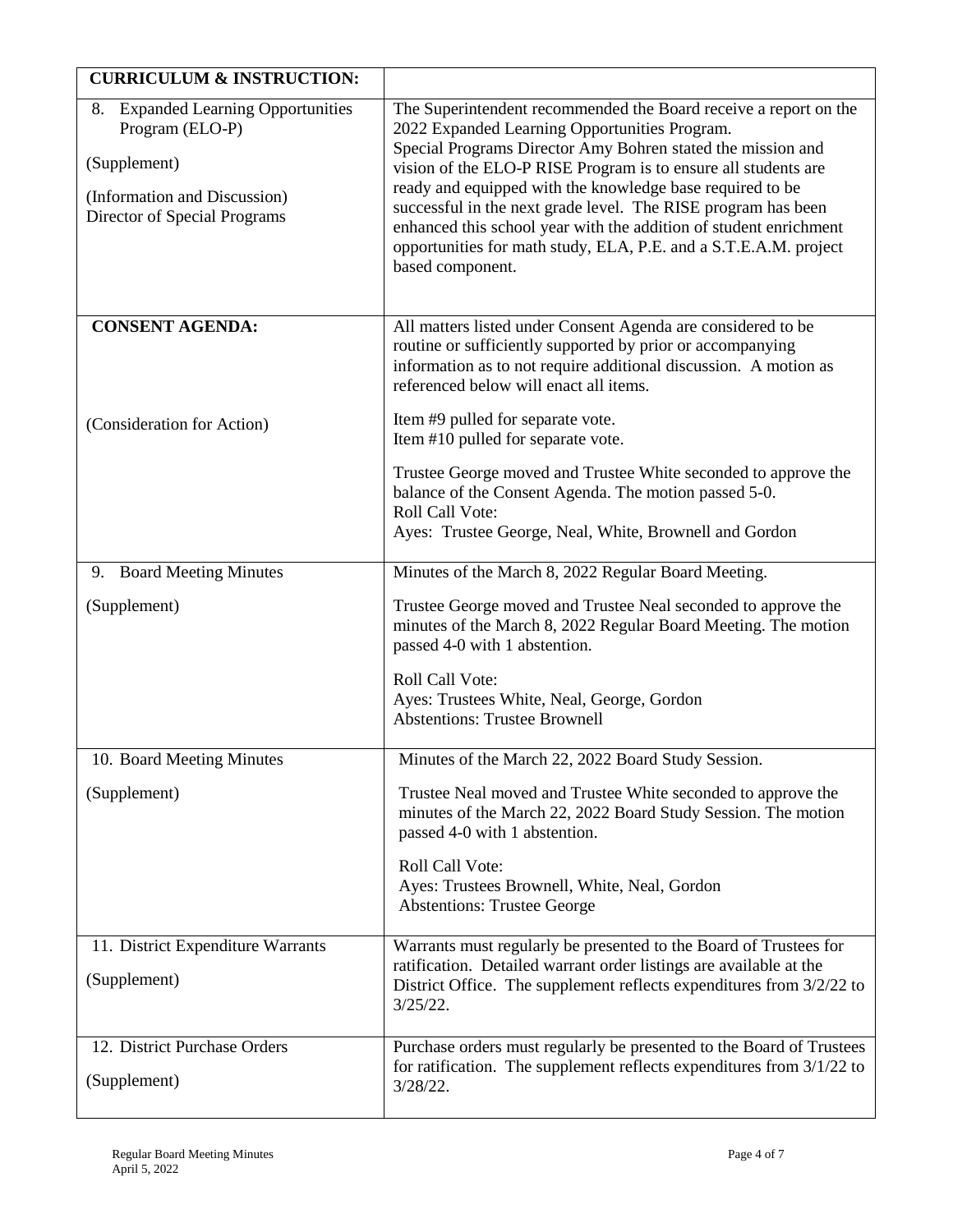| 13. Personnel                   | Rescue Union School District's long-range goal is to recruit a                                                                                                                                                                                                                                                                                                                                                                                                                                                                                                                                                                                                                                                                                                                                                           |
|---------------------------------|--------------------------------------------------------------------------------------------------------------------------------------------------------------------------------------------------------------------------------------------------------------------------------------------------------------------------------------------------------------------------------------------------------------------------------------------------------------------------------------------------------------------------------------------------------------------------------------------------------------------------------------------------------------------------------------------------------------------------------------------------------------------------------------------------------------------------|
| (Supplement)                    | diverse, high quality staff whose goals and philosophies are student<br>focused. Periodically, changes in staffing occur due to need for<br>additional positions, resignations, or requests for leaves of absence.<br>All positions listed are within current budget allocations.                                                                                                                                                                                                                                                                                                                                                                                                                                                                                                                                        |
| A. Administrative Personnel:    |                                                                                                                                                                                                                                                                                                                                                                                                                                                                                                                                                                                                                                                                                                                                                                                                                          |
| Resignation:                    | Amy Bohren, Special Programs Director, (1.0 FTE), District Office,<br>effective 6/30/22<br>Bruce Peters, Principal, (1.0 FTE), Lake Forest, effective 6/30/22                                                                                                                                                                                                                                                                                                                                                                                                                                                                                                                                                                                                                                                            |
| <b>B.</b> Certificate Personnel |                                                                                                                                                                                                                                                                                                                                                                                                                                                                                                                                                                                                                                                                                                                                                                                                                          |
| Leave of Absence (LOA):         | Karen Nickell, 100% LOA for the 2022-2023 school year                                                                                                                                                                                                                                                                                                                                                                                                                                                                                                                                                                                                                                                                                                                                                                    |
| Resignation:                    | Rebecca Klutz, Teacher, (1.0 FTE), Lake Forest, effective 5/28/21                                                                                                                                                                                                                                                                                                                                                                                                                                                                                                                                                                                                                                                                                                                                                        |
| Retirement:                     | Terence Andersen, Teacher, (1.0 FTE), Lakeview, effective 5/27/22<br>Patricia Folsom, Teacher, (1.0 FTE), Rescue, effective 5/27/22<br>Roselind Herbertson, Teacher, (1.0 FTE), Green Valley, effective<br>5/27/22<br>Mary Nugent, Teacher, (1.0 FTE), Rescue, effective 5/27/22<br>Timothy Nugent, Teacher, (1.0 FTE), Rescue, effective 5/27/22<br>Claudia Ray, Teacher, (1.0 FTE), Green Valley, effective 5/27/22<br>Amy Schulze, Teacher, (1.0 FTE), Lake Forest, effective 5/27/22<br>Roxanne Simmons, Teacher, (1.0 FTE), Lakeview, effective<br>5/27/22<br>Carol Tinney, Teacher, (1.0 FTE), Lake Forest, effective 5/27/22<br>Cheryl Walswick, Teacher, (1.0 FTE), Pleasant Grove, effective<br>5/27/22                                                                                                         |
| C. Classified Personnel         |                                                                                                                                                                                                                                                                                                                                                                                                                                                                                                                                                                                                                                                                                                                                                                                                                          |
| Employment:                     | Kortnie Anderson, Student Services Secretary, (.38 FTE), Marina<br>Village, effective 3/22/22<br>Jennifer Burton, Instructional Assistant, (.47 FTE), Green Valley,<br>effective 2/25/22<br>Esabel De La Garza, Food Service Worker, (.31 FTE), Food<br>Service, effective 3/21/22<br>Lori Hantzis, Yard Supervisor, (.38 FTE), Pleasant Grove, effective<br>3/28/22<br>Amy Hinson, Itinerant Independence Facilitator, (.75 FTE), Lake<br>Forest, effective 3/14/22<br>Brent Hinsz, Food Service Worker, (RUSD Sub), Food Service,<br>effective 3/7/22<br>Jacob Horciza, Custodian - Districtwide, (1.0 FTE), Maintenance,<br>effective 3/22/22<br>Gelacio Rivera Zaragoza, Custodian, (1.0 FTE), Lake Forest,<br>effective 2/28/22<br>Dawn Shelton, Food Service Worker, (.63 FTE), Food Service,<br>effective 3/14/22 |
| Promotion:                      | Darcey Cobb, Food Service Worker, (.47 FTE), Food Service,<br>effective 3/10/22                                                                                                                                                                                                                                                                                                                                                                                                                                                                                                                                                                                                                                                                                                                                          |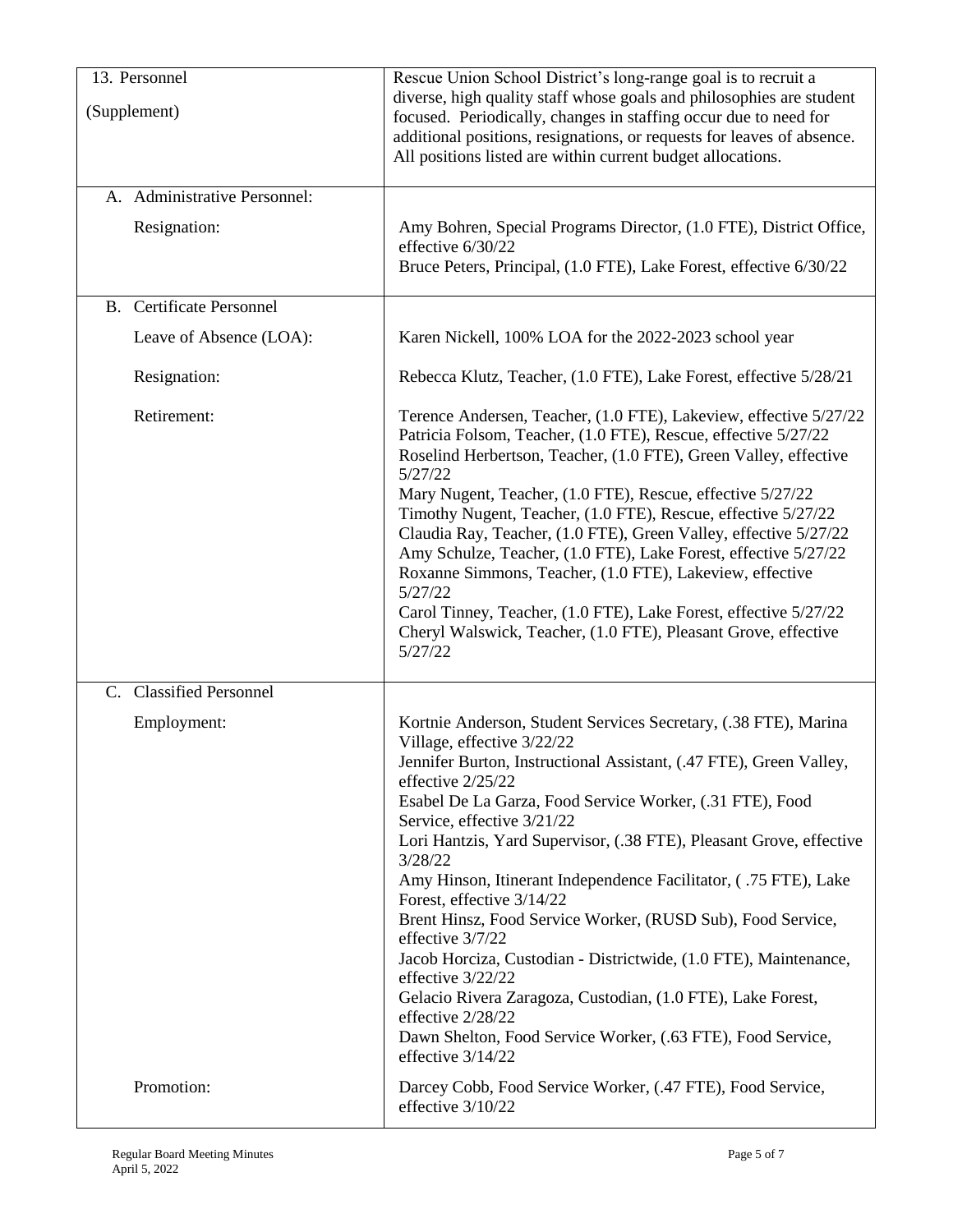| Resignation:                                            | Jennifer Burton, Instructional Assistant, (.38 FTE), Green Valley,                                                                                                                       |
|---------------------------------------------------------|------------------------------------------------------------------------------------------------------------------------------------------------------------------------------------------|
|                                                         | effective 2/24/22<br>Darcey Cobb, Yard Supervisor, (.34 FTE), Rescue, effective 3/9/22<br>Ellyn Donovan, Instructional Assistant - Kindergarten, (.25 FTE),<br>Rescue, effective 2/17/22 |
|                                                         | Ellyn Donovan, Instructional Assistant, (.13 FTE), Rescue,<br>effective 2/17/22                                                                                                          |
|                                                         | Gelacio Rivera Zaragoza, Custodian, (1.0 FTE), Marina Village,<br>2/25/22                                                                                                                |
|                                                         | Dawn Shelton, Food Service Worker, (.47 FTE), Food Service,<br>effective 3/11/22                                                                                                         |
| Retirement:                                             | Kathleen Caleca, Instructional Assistant, (.75 FTE), Lake Forest,<br>effective 6/30/22                                                                                                   |
|                                                         | Kim Cameron, Instructional Assistant, (.75 FTE), Marina Village,<br>effective 6/30/22                                                                                                    |
|                                                         | Cynthia Carpenter, Library Media Coordinator, (1.0 FTE), Lake<br>Forest, effective 6/30/22                                                                                               |
|                                                         | Anna Doughty, School Secretary, (1.0 FTE), Lakeview, effective<br>6/30/22                                                                                                                |
|                                                         | Diana Gaines, Instructional Assistant, (.75 FTE), Lake Forest,<br>effective 6/30/22                                                                                                      |
|                                                         | James Gustafson, Custodian, (1.0 FTE), Green Valley, effective<br>6/30/22                                                                                                                |
|                                                         | Deborah Paulson, Itinerant Independence Facilitator, (.75 FTE),<br>Lakeview, effective 6/30/22                                                                                           |
|                                                         | Linda Roscoe, Instructional Assistant, (.75 FTE), Rescue, effective<br>6/30/22                                                                                                           |
|                                                         | Michelle Upton, Library Media Coordinator, (1.0 FTE), Jackson,<br>effective 6/30/22                                                                                                      |
| Dismissal:                                              | Employee #3962, (.75 FTE), effective 3/11/22<br>Employee #3964, (1.0 FTE), effective 3/17/22                                                                                             |
|                                                         | Employee #4029, (.38 FTE), effective 3/3/22                                                                                                                                              |
| D. Confidential Personnel:                              |                                                                                                                                                                                          |
| Retirement:                                             | Sharon Laurel, Administrative Assistant, (1.0 FTE), District Office,<br>effective 6/30/22                                                                                                |
|                                                         | Virginia Tahmahkera, Personnel Technician, (1.0 FTE), Human<br>Resources, effective 6/30/22                                                                                              |
| 14. Resolution #22-04<br><b>Election Consolidation</b>  | The Superintendent recommended the Board approve Resolution<br>#22-04 declaring an election be held in its jurisdiction, to fill offices                                                 |
| (Supplement)                                            | of members of the Governing Board, consolidated with any other<br>districts requesting election service.                                                                                 |
| 15. Contract for Audit Services                         | The Superintendent recommended the Board approve the contract                                                                                                                            |
| (Supplement)                                            | for audit services with the firm Stephen Roatch Accountability Corp<br>for year three of a three-year contract beginning in 2019-2020.                                                   |
| 16. Job Descriptions:<br><b>Certificated Management</b> | The Superintendent recommended the Board approve the following<br>updated job descriptions:                                                                                              |
| (Supplement)                                            | Coordinator of Multi-Tiered Systems of Support (MTSS)                                                                                                                                    |